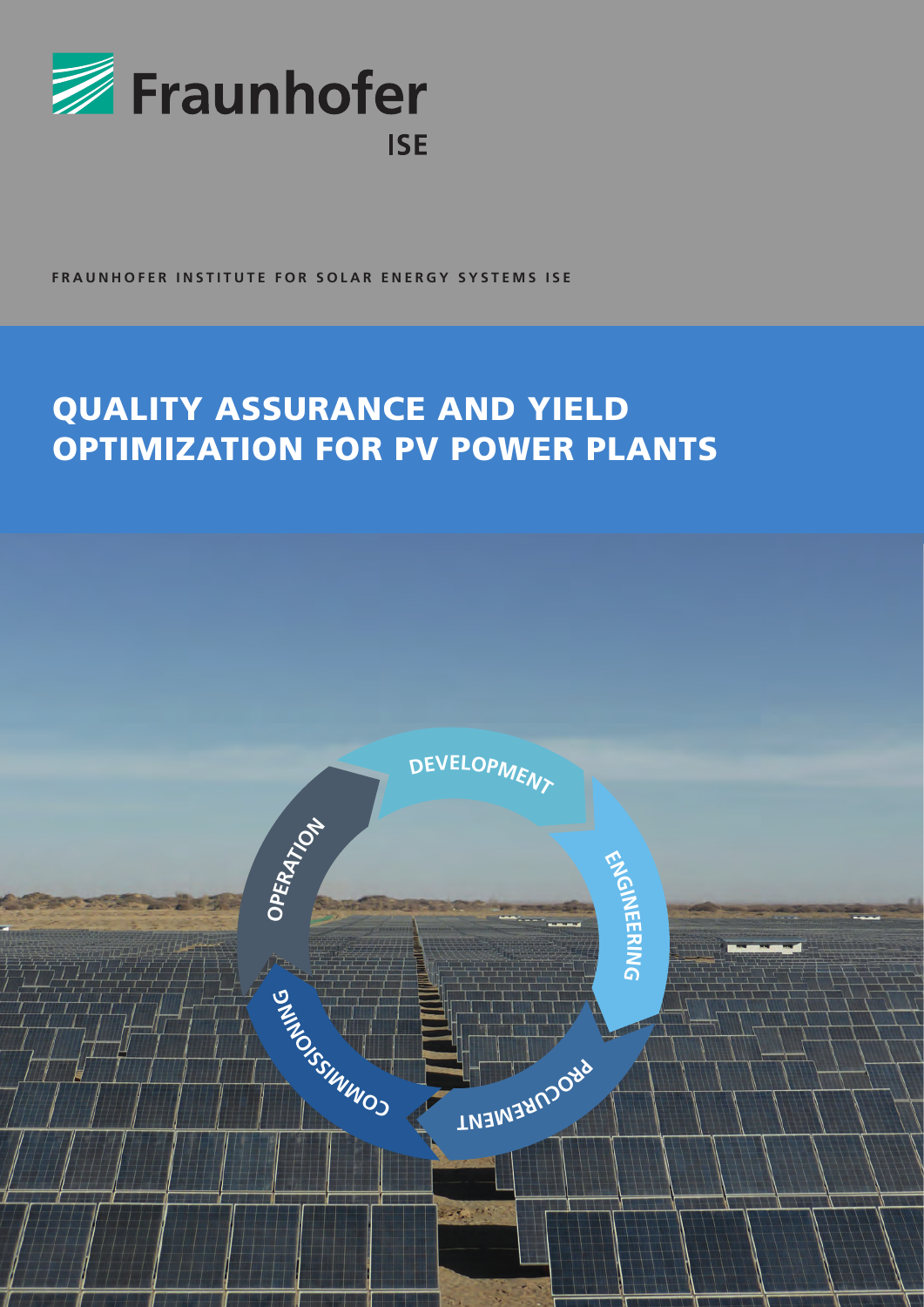## HIGH PERFORMANCE AND OPTIMAL YIELD THROUGH COMPREHENSIVE QUALITY ASSURANCE

The professional quality assurance services of Fraunhofer ISE have been contributing to high performance and optimal yields of PV power plants over the last two decades. In every phase of a PV power plant project – from development up to longterm operation – our customers benefit from our longstanding experience. Our independent reports increase the confidence of all stakeholders of a PV power plant. International project developers, EPCs (Engineering, Procurement, Construction) as well as banks and investors trust in our services. Our experts look forward to supporting your projects.

#### **Development**

A successful PV power plant project begins with the evaluation of potential project sites, the analysis of the environmental conditions and the estimation of the energy yield potential. We collect climatic data from various geographic information systems (GIS) and use high quality meteorological and solar irradiation data for the evaluation of specific sites, including temperature, humidity, soiling risk and local irradiation. These site specific input parameters are required for:

- $\blacksquare$  detailed solar resource assessment reports
- $\blacksquare$  evaluations of inter-annual variation and long-term trends of irradiation
- $\blacksquare$  first plant design reviews and optimizations
- site specific reliability tests for components
- $\blacksquare$  risk assessment and feasibility studies

## **Engineering**

Which module and inverter technologies fit best to the specific project? How do these components interact within the system? What is the actual quality of the selected components? During the project engineering phase, we address these questions as part of our precise yield assessment and component quality benchmarking procedure.

For the **yield simulation** we generate a detailed model of the PV power plant based on design documents. The backside irradiation of bifacial PV modules as well as shading, reflection and the module angle are considered. Thus, the resulting yield

reports provide detailed information on all parameters that affect energy yield, as well as the associated uncertainties. We compare our yield predictions to results from our long-term monitoring portfolio on a regular basis and collaborate on international research projects. These activities help us to validate our yield assessments and continuously improve our methods and tools.

The **component benchmarking** procedure, optimized with respect to time and costs was developed with our customers to comparatively assess performance, reliability and workmanship. Module performance is measured at the accredited calibration lab CalLab PV Modules of Fraunhofer ISE. With an uncertainty down to 1.6 %, the laboratory provides worldwide leading measurement accuracy. A precise module energy rating in accordance with IEC 61853 standard delivers accurate input parameters for bankable yield assessments issued in this phase of the project. Additionally, module reliability and material checks as well as inverter efficiency can be verified by an independent and precise component characterization in Fraunhofer ISE Service Labs.



**1** *Analysis of optimal design specification i. e. tilt angle and module orientation to achieve optimum yield.* **2** *Independent measurement equipment is used for performance evaluation.*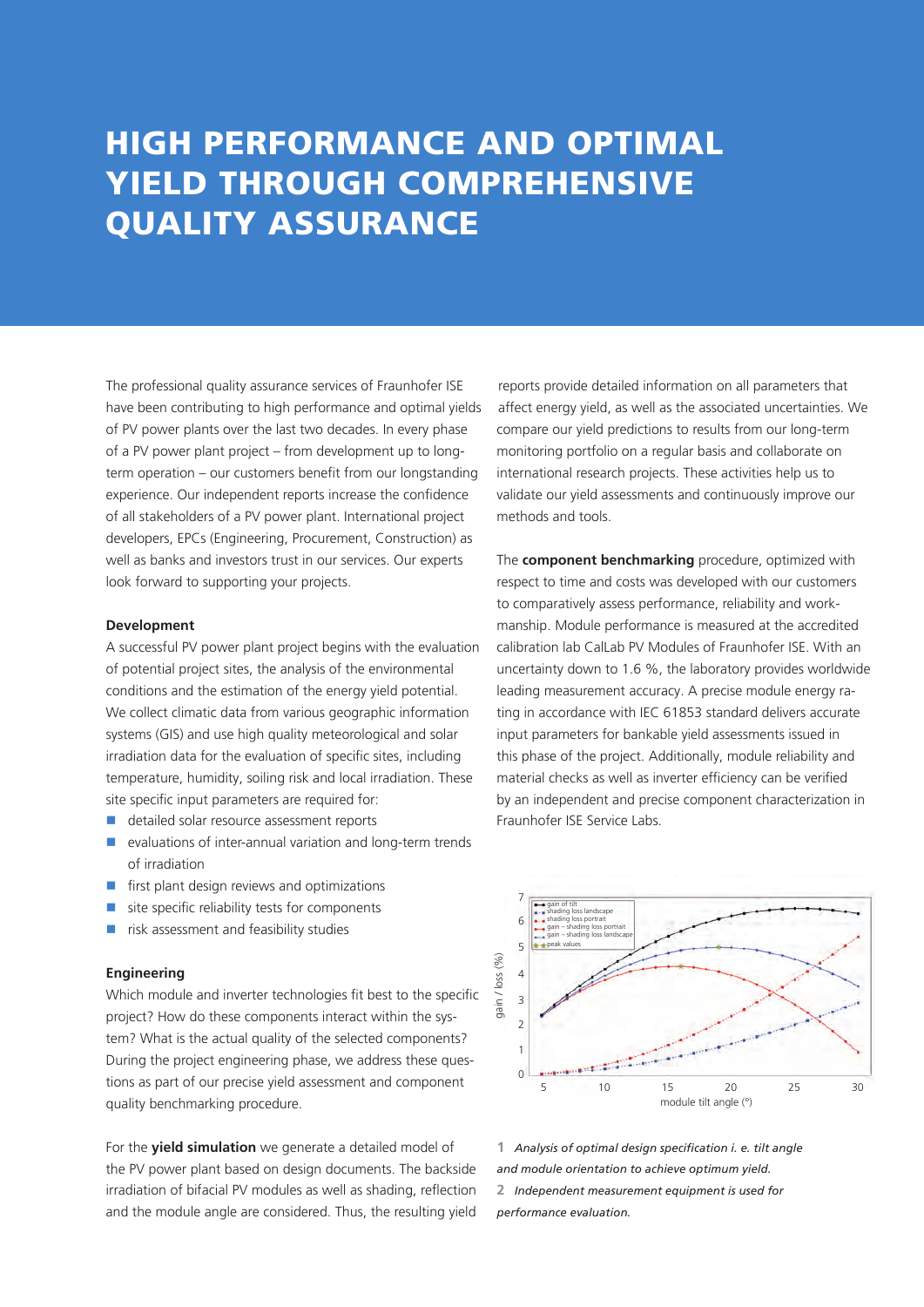

#### **Procurement**

An independent sample check of the delivered modules with respect to performance, reliability and workmanship is mandatory to ensure high quality in the procurement phase. Our designated **procurement check** procedures allow us to identify systematic underperformance or failure risks of PV modules and to assess their reliability. We select a representative sample based on a proven sampling method and perform power measurements with highest accuracy as well as tests for production process quality. The accredited TestLab PV Modules offers reliability checks for most relevant and critical failure modes. Our comprehensive results and reports are acknowledged by suppliers and off-takers worldwide.

#### **Commissioning**

To ensure that power plants are built to the highest standards and that the expected performance can be reached, we offer our customers a comprehensive test program for PV systems. The range of services includes:

- $\blacksquare$  visual plant inspections
- $\blacksquare$  thermography and power measurement
- evaluation of the PV power plant performance

The inspections help to identify defects and deficiencies in the PV installation. Early fault detection allows operators to react quickly for needed repairs and potential warranty claims. Our tests are performed with approved state-of-the-art procedures. With our partner VDE Testing and Certification Institute we offer supplementary services such as safety verification and PV power plant certification.

#### **Operation**

Independent confirmation of the quality and performance of PV components and complete power plants is valuable to manufacturers, EPCs, banks and investors alike. We offer performance reports that are both reliable and accurate, for periods ranging from a few weeks to many years. The report includes benchmarking as well as an analysis of measured versus expected Performance Ratios, based on a yield assessment. The report supports bankability and can be used as track record and basis for further improvements of plant design and components. Amongst others they help to revise yield reports e. g. by reducing originally assumed uncertainties and re-evaluate the yield predictions results. Long-term reliability of PV modules is investigated through independent monitoring of reference systems worldwide and at our own outdoor test facilities. By collaborating with Fraunhofer ISE, large project developers have significantly increased the performance and asset value of their power plants.

Together with our strong partners, we provide integrated services as a one-stop-shop for bankability, investability and insureability, including technical and financial due dilligence and PV power plant certification.



**3** *Quality assurance services for every phase of a PV power plant project. \*in cooperation with internationally recognized partners*